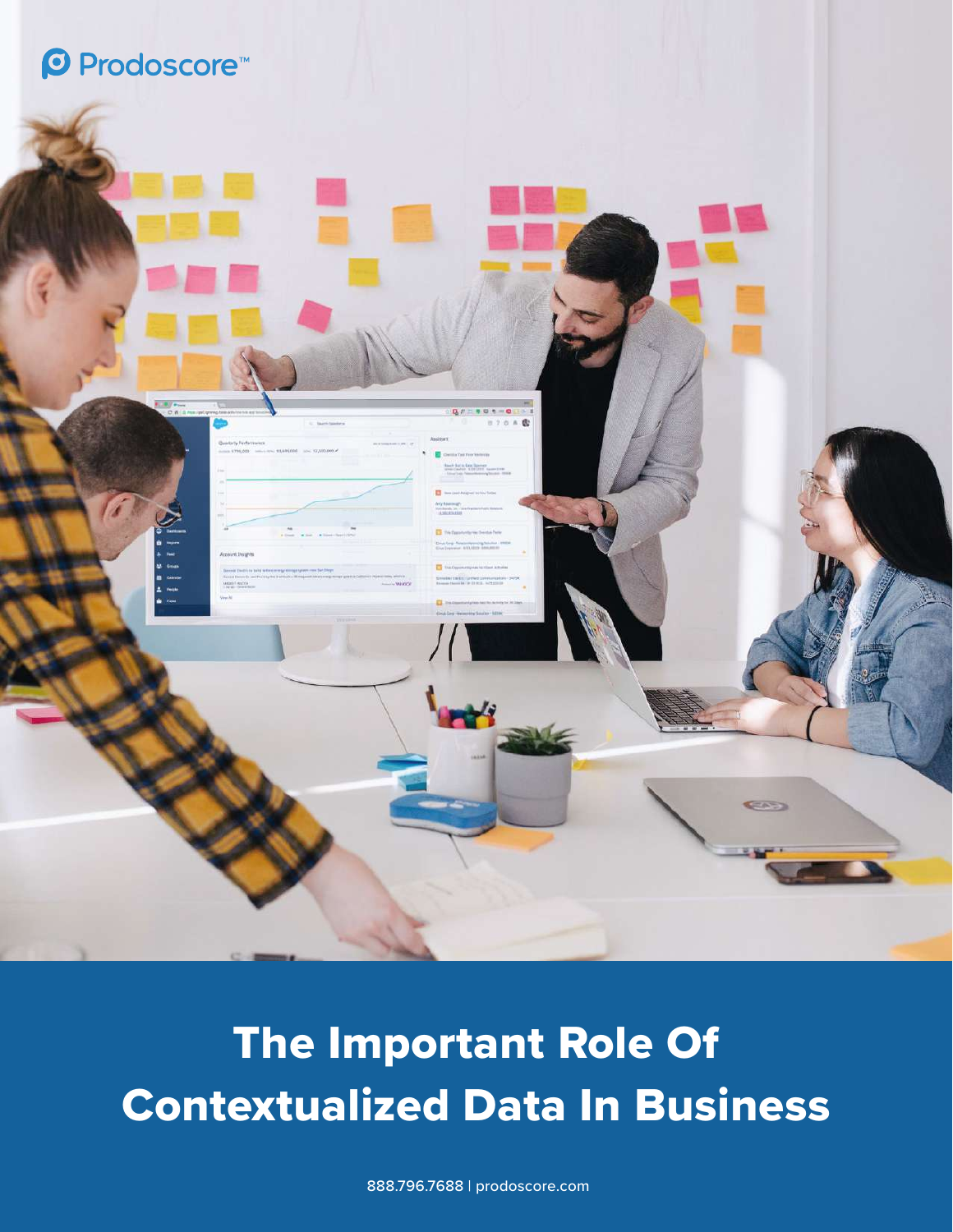# O2 Data Contextualization 04

**The Role and** 

**Benefits of Data**

01

# Table of Contents

03

**Introducing Productivity Data in the Workplace**



**Uncovering the Value of Contextualized Productivity Data in the Workplace**

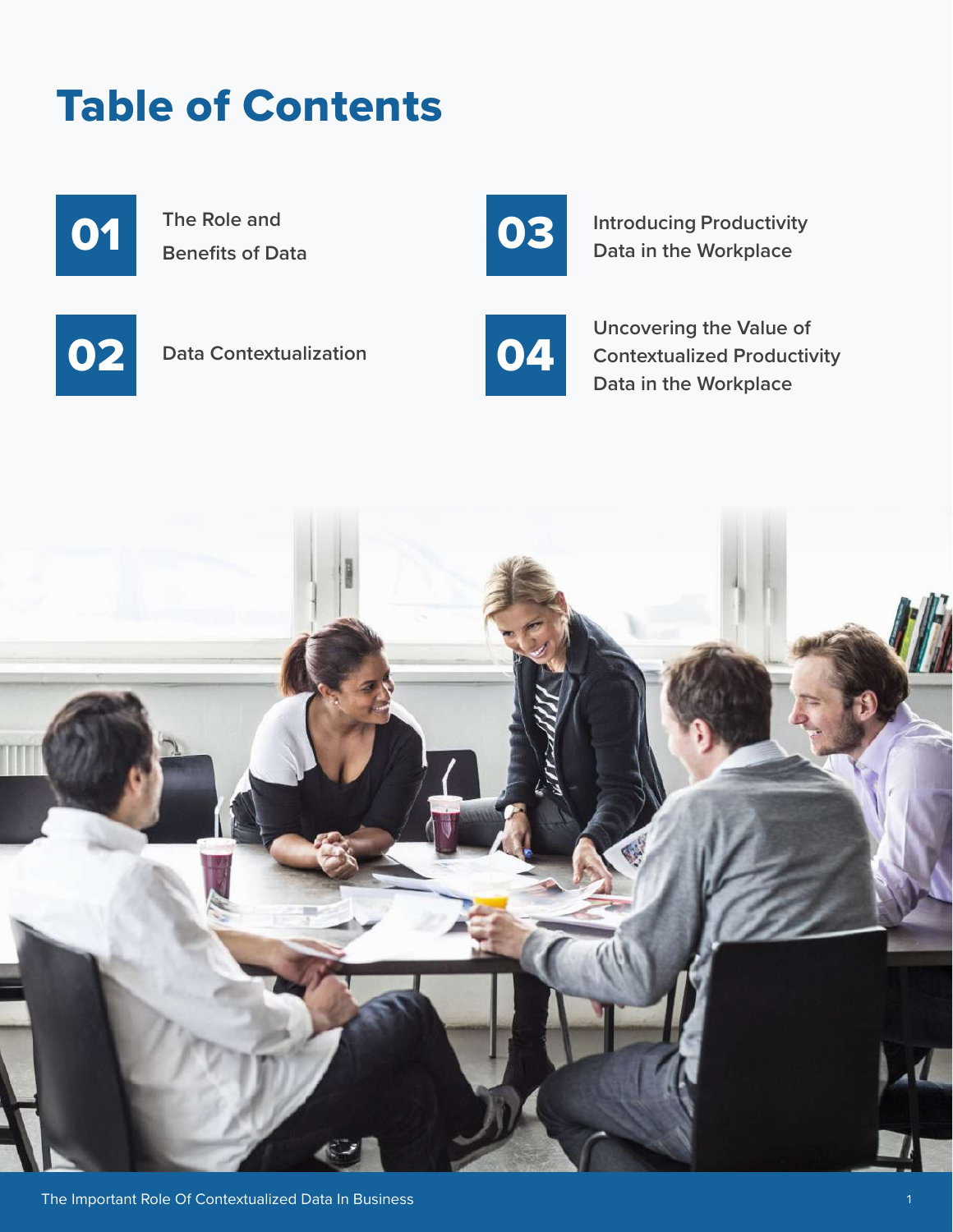

### The Role and Benefits of Data

Data is such an essential part of how businesses operate today, informing nearly every decision made by organizations of all shapes and sizes, with the [potential to significantly impact](https://www.forbes.com/sites/forbesagencycouncil/2019/10/01/the-age-of-analytics-and-the-importance-of-data-quality/?sh=5010d70c5c3c)  [long-term success.](https://www.forbes.com/sites/forbesagencycouncil/2019/10/01/the-age-of-analytics-and-the-importance-of-data-quality/?sh=5010d70c5c3c) Relying on analytics, businesses can make smarter decisions, realize financial gains, and improve operational efficiencies. Data helps to pinpoint trends and patterns, as well as outliers. It allows for benchmarking and realistic goal setting.

So many business decisions are still made based on intuition. And while we are often encouraged to rely on our "gut" feeling, in business, that can be

detrimental. Intuition is certainly valuable in some settings, but critical business decisions cannot be made based solely on intuition. A PWC study suggests that [data-driven](https://online.hbs.edu/blog/post/data-driven-decision-making)  [organizations are 3 times as](https://online.hbs.edu/blog/post/data-driven-decision-making)  [likely to see improved decision](https://online.hbs.edu/blog/post/data-driven-decision-making)[making](https://online.hbs.edu/blog/post/data-driven-decision-making). But remember, that doesn't mean data should always be trusted at face value - it requires interpretation and context. Data helps tell a story with confidence but it's not the whole story.

Considering the financial implications, [companies that](https://online.hbs.edu/blog/post/importance-of-business-analytics)  [embrace data and analytics](https://online.hbs.edu/blog/post/importance-of-business-analytics)  [can experience significant](https://online.hbs.edu/blog/post/importance-of-business-analytics)  [returns,](https://online.hbs.edu/blog/post/importance-of-business-analytics) specifically, a 6-9%

revenue increase, according to a 2016 McKinsey research report. That number is certainly higher today. Becoming datadriven and reaping the many benefits, however, is not as simple as installing the right software, it's about creating a data-driven mindset. Factbased decisions need to be made and embraced across all levels of the organization. Data and analytics need to be incorporated into business strategy, information systems and processes.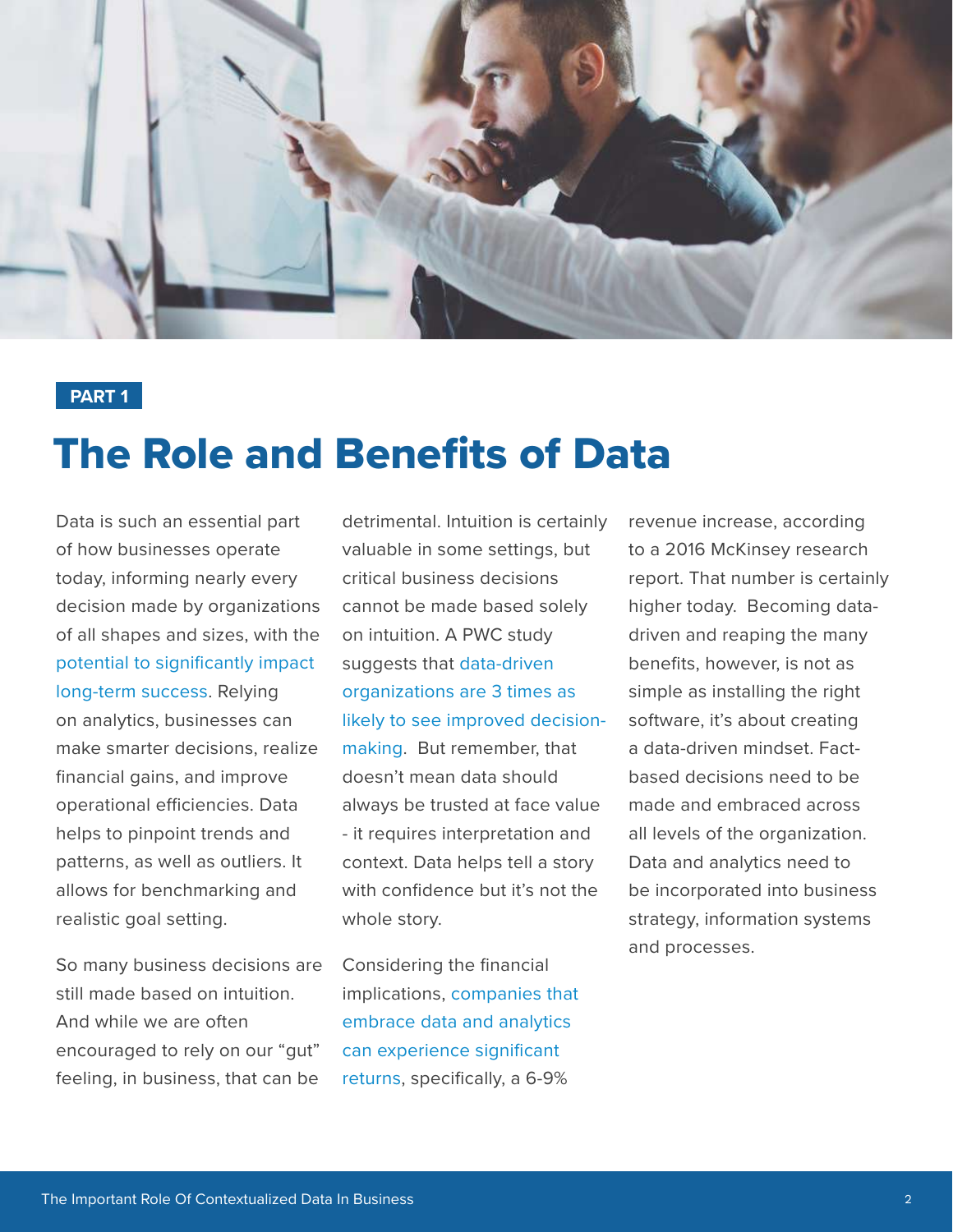

### Data Contextualization

Gathering and embracing data is the first step. Next is making sense of it.

When properly contextualized, data becomes valuable. Reports and numbers on their own don't help - the information needs to be presented in a way that benefits the recipient.

By definition, "contextualization" means adding related information to something in order to make it more useful. Data contextualization is common in numerous domains including linguistics, teaching, computer science, and big data, to name a few.

When we consider contextualization of data, we're referring to data that's presented, usually in the form of a report, along with trends or patterns that give it meaning. It's the background information that provides a broader understanding of the topic at hand. Without context, data tends to be of little value. Adding context typically helps unlock key insights and leads to better informed decision making.

Take the thermometer reading of a sick person, for example. Someone has been sick in bed for a week and wants to gauge their progress, so they take their temperature and see a reading of 100 degrees. If they don't know what their temperature was earlier in the day or week, the reading isn't all that useful. If they know that on day 1 of their sickness the thermometer read 104 degrees, then things

are likely on the right track. If, instead, they started with no fever, it's possible something is still wrong.

In retail, a reported drop in sales during a given month is not valuable without considering things like traffic patterns, trends at other stores, holidays, month over month trends, etc.

Added context gives data meaning.

Turning to business, when data is properly contextualized, it can be used for things like informing customer relationships, improving sales targeting and forecasting, enhancing marketing campaigns, predicting future economic trends, and better understanding prospect behavior.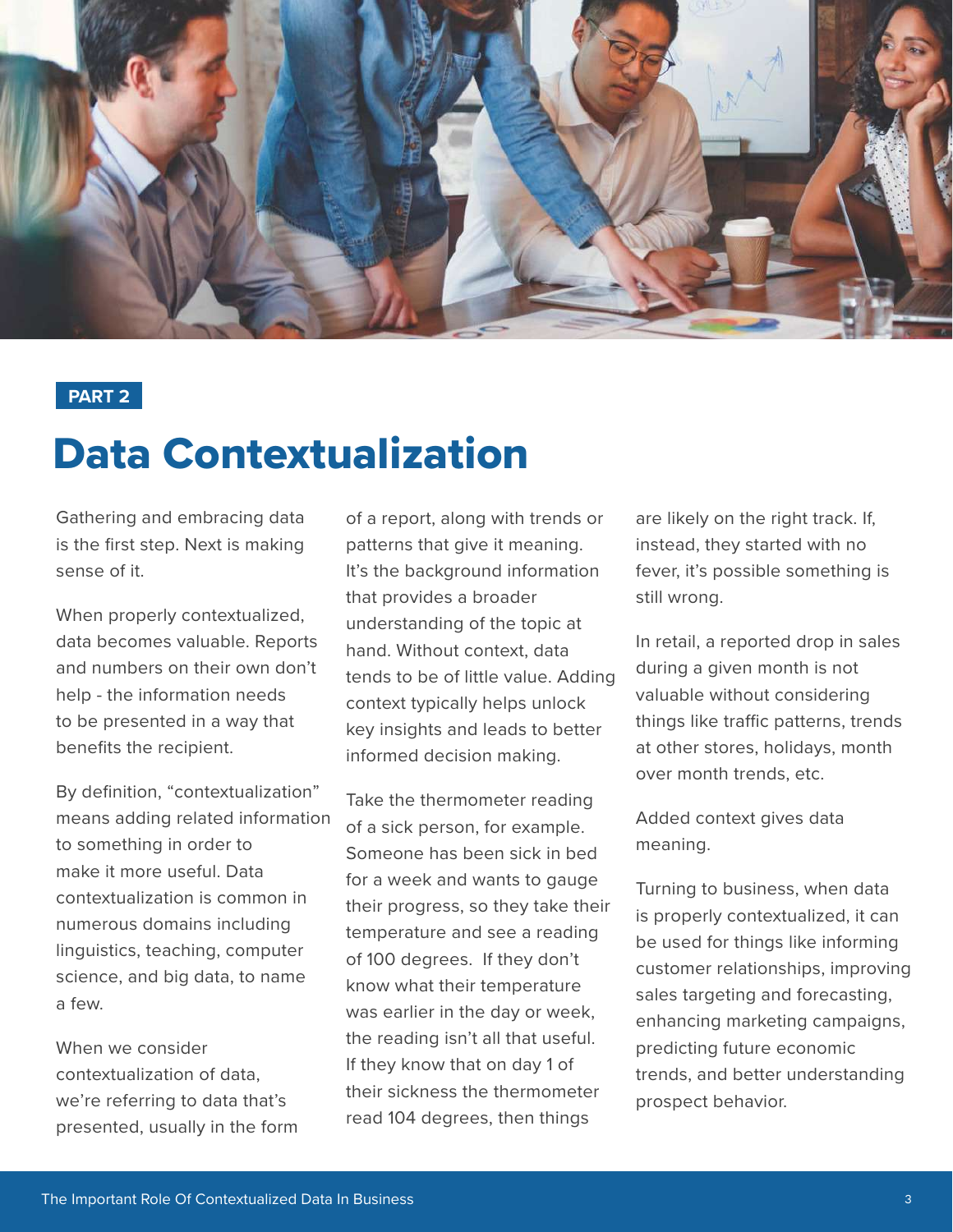

## Introducing Productivity Data in the Workplace

If the importance of data in a business setting is obvious, and the value of contextualization equally evident, it seems safe to assume that, armed with data, we can create higher performing teams and more successful businesses overall.

More important during trying times like we've experienced over the last year, businesses need strong leaders who have the ability to steer their employees in the right direction, create confidence in the workforce, improve morale, and establish happier and healthier work environments that create a sense of community. Without

strong leadership, it'll be nearly impossible for businesses to flourish in the recovery economy.

Managers can be more effective leaders when they have qualitative, contextualized data that they can use to make good decisions for their team and the company. But, there's so much data out there, and the volume only seems to be growing. Simply accumulating large amounts of data to be sifted through will not add value to your organization. Instead, value comes from identifying the right data and using it to generate useful insights. The first step is ensuring we're measuring

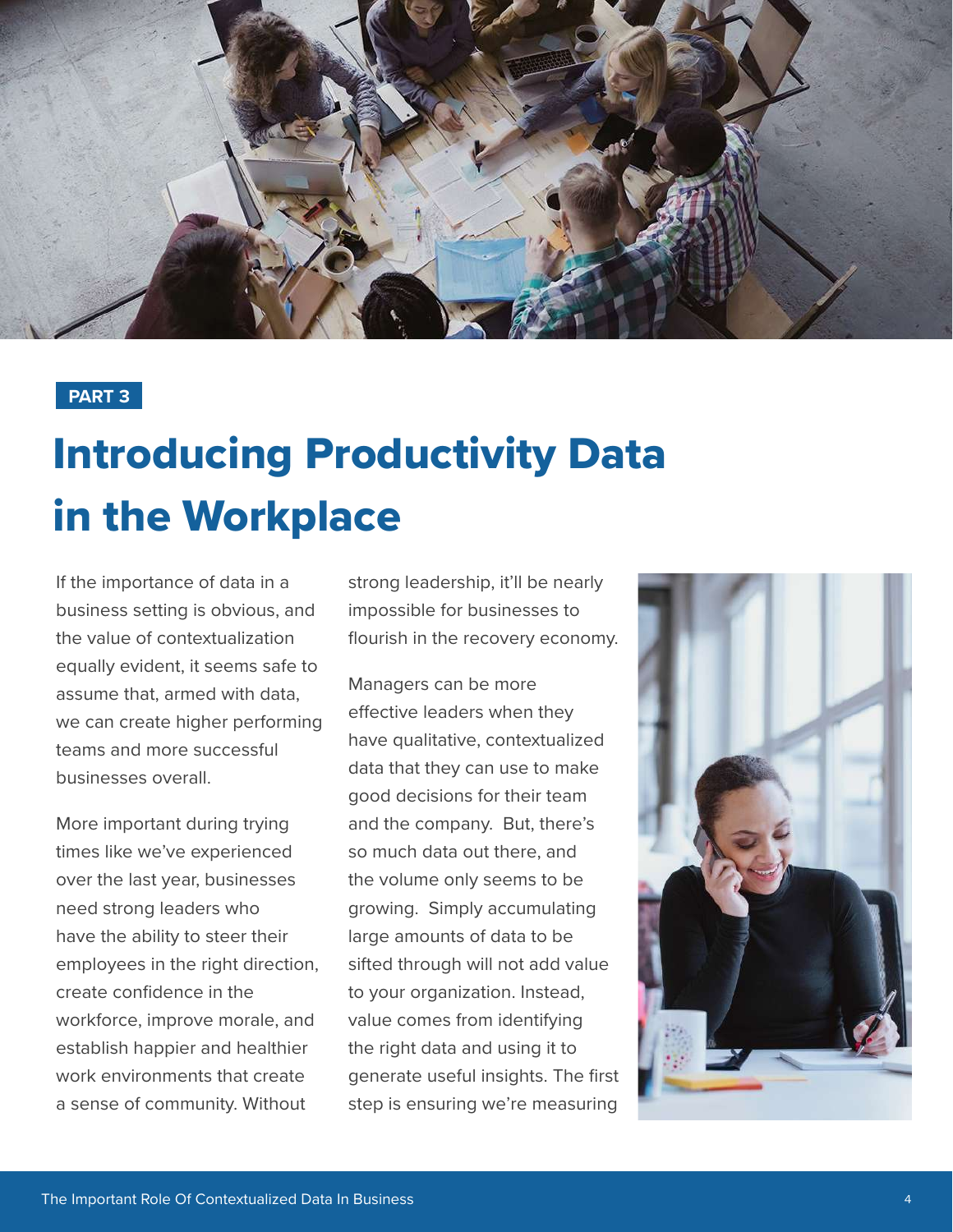the right things. The second is applying learnings from that information to drive the business forward.

Data provided by productivity intelligence can help managers and supervisors become better at their jobs by offering a simple way to spot trends, identify red flags and opportunities, and know when their workforce is thriving or when it could use a boost. By understanding

the outputs (i.e. activities) of employees each day that drive desired results, leaders can provide objective, consistent, and immediate feedback that supports employees and their success. The activities that make up a day, week, or month, and those trends over time, create a view of productivity and engagement that allows managers to make smarter decisions and produce more favorable outcomes.

Productivity intelligence is similar to business intelligence in that it provides "intelligence" about productivity levels in the form of daily engagement. As humans, we are complex beings, so, understanding how we operate and what influences outcomes will only serve to better inform leadership.

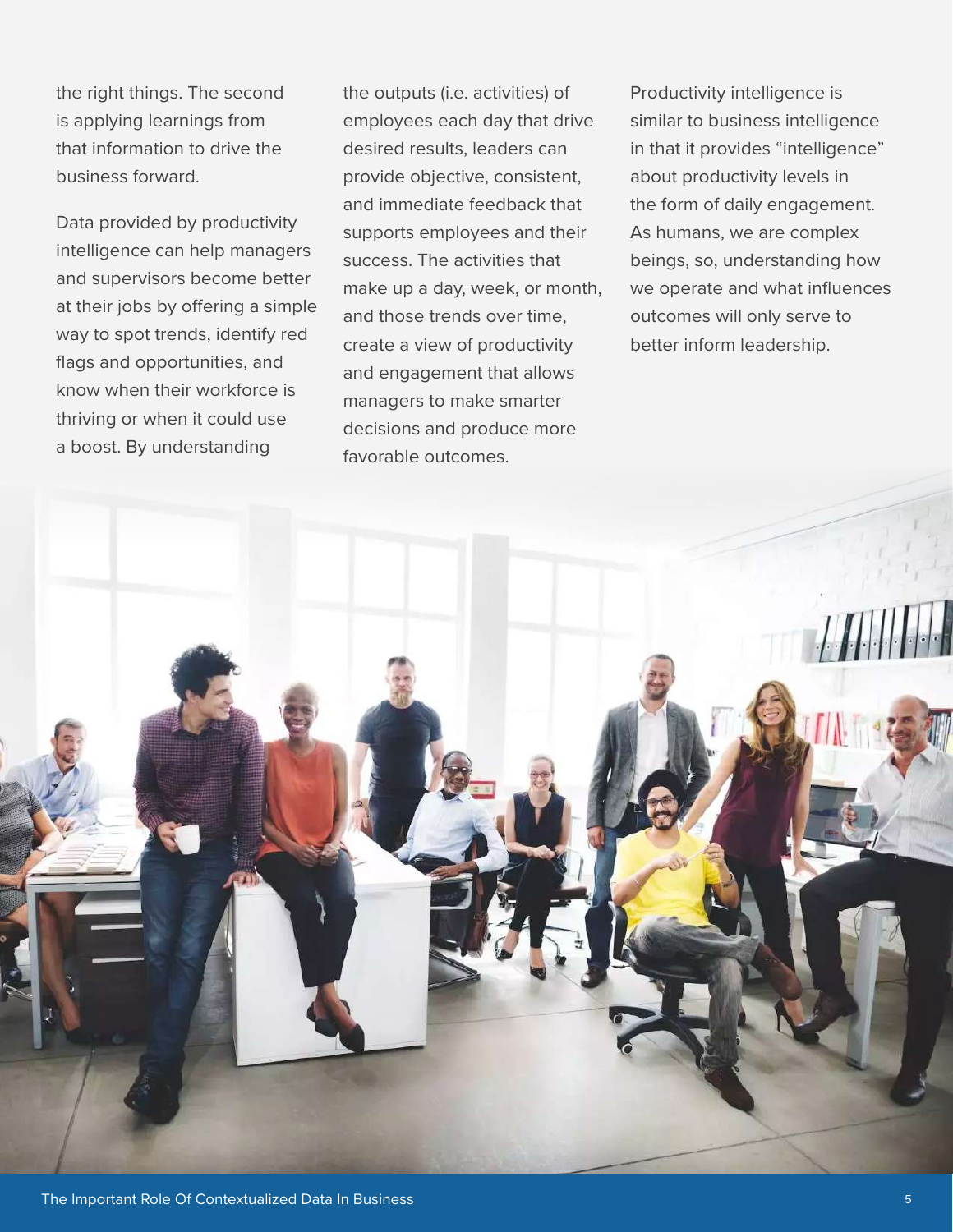

## Uncovering the Value of Contextualized Productivity Data in the Workplace

So, in what areas do organizations typically realize value from productivity intelligence data? Here are a few:



#### **Employee Retention**

The ability to better predict when employees are at risk to attrit can have far-reaching implications for an organization. Consider the cost savings alone of knowing 3 weeks in advance that an employee is likely to leave. By removing

the element of surprise as it relates to attrition and turnover, productivity intelligence data presents opportunities for immediate process improvement. For example, when there are warning signs, tasks can be reallocated, or teams can invest in crossdepartment training to ensure nothing slips through the cracks.

Red flags become easy to identify in the context of productivity intelligence data. When looking at the average workday, for instance, there is a significant reduction in hours worked for people who intend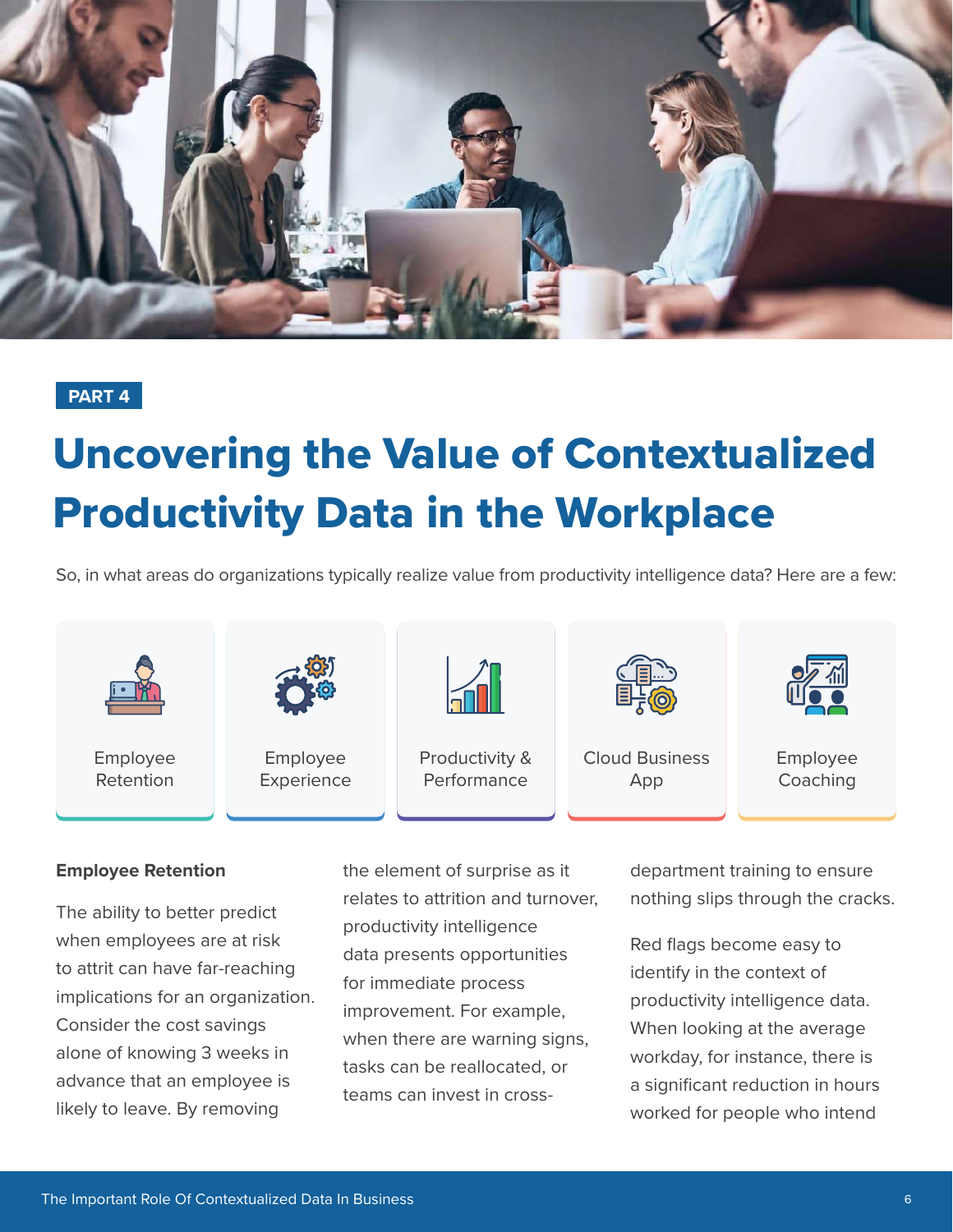to leave, versus those who stay. The workday starts later and ends earlier for likely attriters around 5-7 weeks prior to leaving. Focusing on the rate of change across 3 key indicators including an employee's Prodoscore, calendar time, and email volume, behavioral patterns characteristic of those who attrit can be detected, and addressed quickly. In some cases that may mean finding ways to make the employee happy, in others it could speed up their departure. On its own, any one of these data points may not be meaningful, but when contextualized, they add tremendous value. And over time, trends become clearer. What's the typical productivity drop off for a tenured employee when they're no longer



#### engaged? What behaviors suggest that an employee is overworked?

*Data provided from research conducted by Adrian Reece, MA, Ph.D Student at Claremont Graduate University, and Principal Statistical Consultant for the Prodoscore Research Council* 



#### **Employee Experience**

Countless studies have shown that many people enjoy the benefits of working from home; and over the last several months, we've learned that [productivity is, in fact, just as](https://hbr.org/2020/08/research-knowledge-workers-are-more-productive-from-home)  [high, if not higher, in a remote](https://hbr.org/2020/08/research-knowledge-workers-are-more-productive-from-home)  [setting.](https://hbr.org/2020/08/research-knowledge-workers-are-more-productive-from-home) Data from Prodoscore confirms that, while working from home, employees have been engaged. [Comparing](https://www.prodoscore.com/press-releases/prodoscore-research-council-data-confirms-shifting-workday-patterns-productivity/)  [2020 to 2019 shows a massive](https://www.prodoscore.com/press-releases/prodoscore-research-council-data-confirms-shifting-workday-patterns-productivity/)  [uptick in productivity during](https://www.prodoscore.com/press-releases/prodoscore-research-council-data-confirms-shifting-workday-patterns-productivity/)  [a year where the majority](https://www.prodoscore.com/press-releases/prodoscore-research-council-data-confirms-shifting-workday-patterns-productivity/)  [of workers were remote](https://www.prodoscore.com/press-releases/prodoscore-research-council-data-confirms-shifting-workday-patterns-productivity/). In every month, 2020 was more productive than the year prior. See chart on left.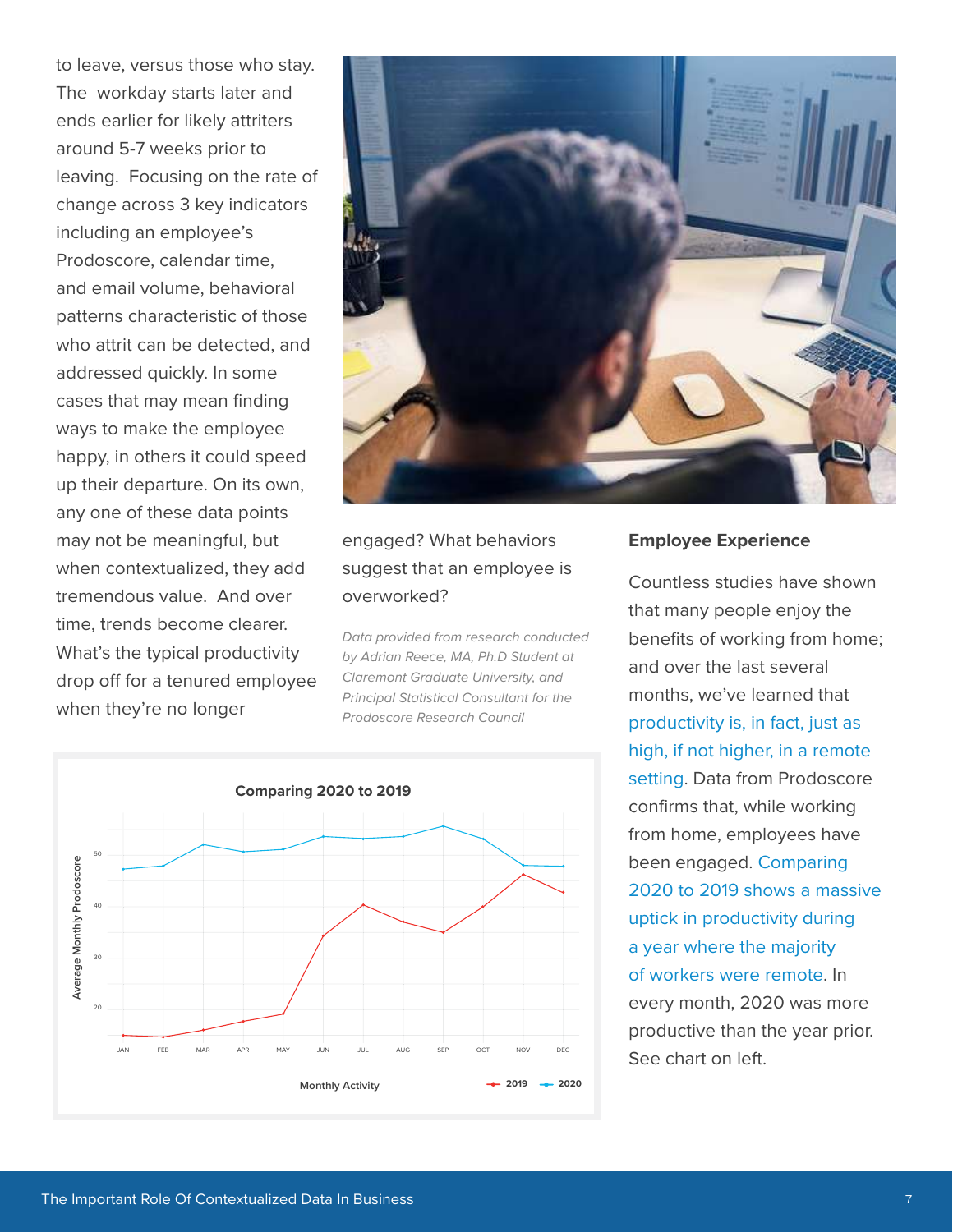

But it's really important to examine this data with an understanding of context. The massive shift to a distributed workforce in 2020 has not merely changed where we work, but how we work. Organizations everywhere have (hopefully) realized the importance of embracing flexibility. Encouraging employees to make their own decisions about how they work, and allowing them the freedom to set a pace that makes sense for them, can have a massive impact on mental health as well as the health of the business. The risks of burnout and increased stress are incredibly high and organizations need to create an environment that keeps those risks to a minimum. Whether that means being more flexible about work hours, allowing pets or children to make cameos

during video calls, or supporting a "work from the beach day," flexibility has contributed to the success of the WFH experiment.

Ultimately, it's not about a destination. Whether a "hybrid" workplace is the way of the future, or we will return to work 100% in-office, it's critical that we set employees up for success. Streamlining the experience so that employees have the right tools in place, well-defined processes, and an easy way to communicate in a digital-first world, is table stakes today. Using contextualized data to create those opportunities for organizational improvement so leaders better understand how people actually work offers a unique perspective on what patterns and performance fluctuations are normal behavior and when an intervention is necessary.

#### **Cloud-Based Business Applications**

Businesses today typically offer a wide range of software applications to enable communication and collaboration, automate processes, and support productivity from anywhere on any device. Ensuring that staff use the apps provided and maintaining consistency in utilization can create efficiencies in process, reporting, and performance. In addition to insightful contextual data that presents a broader understanding of employee engagement in general, you can start to visualize trends. Answers to questions like, "On what days and weeks are employees working in certain tools? How frequently are they collaborating throughout a week or month? Which tools make up the largest